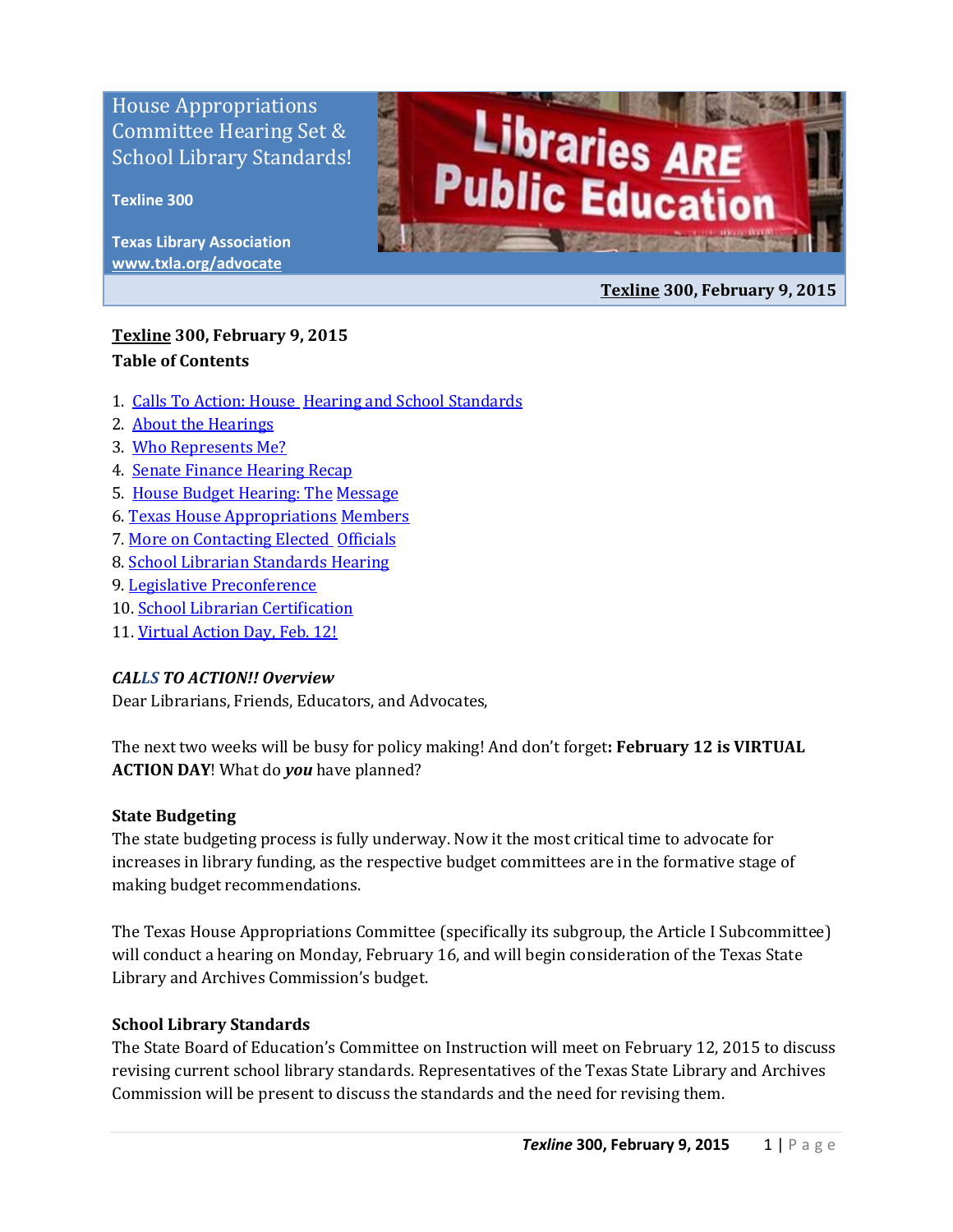Please note that this discussion is only a starting point, and no vote will be taken. We are letting you know so that you can follow and support the process as it moves forward. News item, including messaging, [continues below.](#page-4-1)

**TAKE ACTION NOW!** 

<span id="page-1-1"></span>To find out **WHO REPRESENTS ME**, click on the button below. You can find your state senator, representative, and State Board of Education member.



<span id="page-1-2"></span>For the most accurate data, include your full 9-digit zip code.

### **Senate Finance Hearing Recap**

Members of the Senate Finance Committee heard testimony on Feb. 4 on the State Library's budget.

A total of 14 people testified in support of the agency's budget request, and library supporters spoke passionately about library programs – shared digital content (i.e., TexShare and TexQuest) and workforce development training funds.

[Click here](http://tlcsenate.granicus.com/MediaPlayer.php?view_id=30&clip_id=9043) to view the second part of the hearing. Scroll to the 1:30 marker for the agency portion of the hearing (it begins with a budget overview, then agency staff). Scroll to the 2:49:24 maker for public testimony.

Watch the great impact high school freshman Kyle Whipple had on the committee!

### **With THANKS!**

We thank the following individuals who testified for the State Library and Archives Commission at the Senate Finance Hearing on February 4!

<span id="page-1-0"></span>Chris Custer, Sharon Gullett, Traci Jensen, Jim Johnson, Donna Kearley, Jennifer LaBoon, Leah Mann, Darrell Newsom, Danielle Plumer, Jeanne Standley, Robin Stout, Educator, Kyle Whipple, Jim Allison, Anne Keene, Communications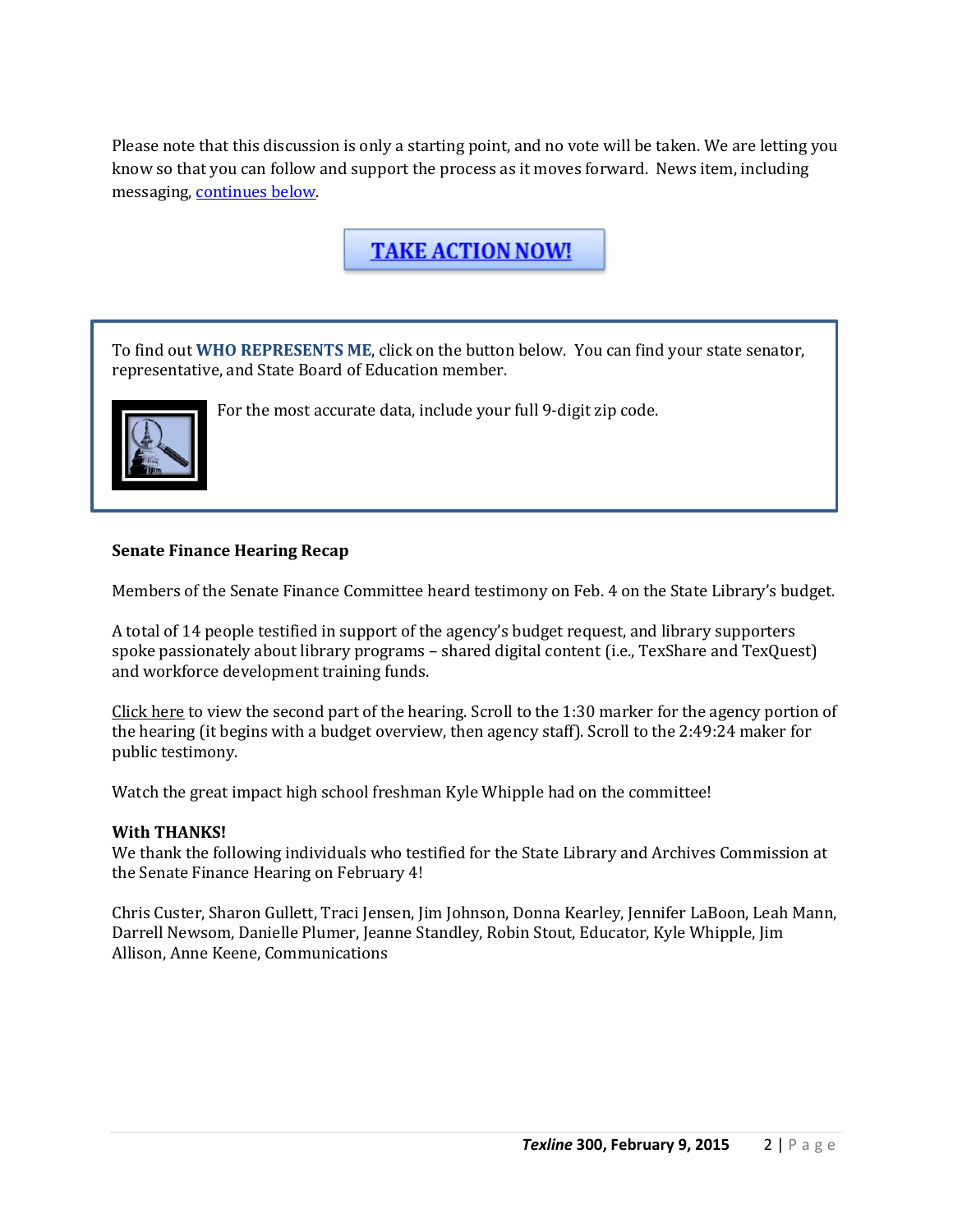## **About the Hearings**

### **What: House Appropriations Article I Budget Hearing**

**Purpose:** Consider State Library's Budget Request **When:** Monday, February 16 **Where:** Texas Capitol **Time:** TBD **Room**: EXT E1.032 **Agenda:** While the agenda is not yet posted, you can check the state website for updates. Click on [House Appropriation Article 1 Subcommittee.](http://www.legis.state.tx.us/Committees/MeetingsByCmte.aspx?Leg=84&Chamber=H&CmteCode=C013)

### **What: State Board of Education, Committee on Instruction**

**Purpose:** Consider as a discussion item only the revision of the School Library Standards **When:** Thursday, February 12 Where: [Texas Education Agency,](http://tea.texas.gov/) 1701 N. Congress Avenue, Austin, Texas, 78701 **Time:** 9 am **Room:** Room 1-104 **Agenda:** Click on [FULL AGENDA](http://tea.texas.gov/About_TEA/Leadership/State_Board_of_Education/2015/February/February_2015_Committee_on_Instruction/)  **Procedures** on giving public testimony at SBOE, Click on [REGISTRATION PROCEDURES.](http://tea.texas.gov/About_TEA/Leadership/State_Board_of_Education/SBOE_Meetings/SBOE_Operating_Rules_Amended_1_30_13/)

We invite you to take part is this exciting democratic process. If you would like to travel to Austin to testify, contact [Gloria Meraz.](mailto:gloriam@txla.org)

### <span id="page-2-0"></span>**Texas House Members**

The mailing address for all reps: Representative John Doe Texas House of Representatives P.O. Box 2910 Austin, TX 78768-2910

### **Representatives on House Appropriations**

[Representative Trent Ashby;](mailto:Trent.Ashby@house.state.tx.us) phone: 512-463-0508 [Representative Cecil Bell;](mailto:Cecil.Bell@house.state.tx.us) phone: 512-463-0650 [Representative Greg Bonnen;](mailto:Greg.Bonnen@house.state.tx.us) phone: 512-463-0729 [Representative Cindy Burkett;](mailto:Cindy.Burkett@house.state.tx.us) phone: 512-463-0464 [Representative Giovanni Capriglione;](mailto:Giovanni.Capriglione@house.state.tx.us) phone: 512-463-0690 [Representative Sarah Davis;](mailto:Sarah.Davis@house.state.tx.us) phone: 512-463-0389 [Representative Dawnna Dukes;](mailto:Dawnna.Dukes@house.state.tx.us) phone: 512-463-0506 [Representative Helen Giddings;](mailto:Helen.Giddings@house.state.tx.us) phone: 512-463-0953 [Representative Larry Gonzales;](mailto:Larry.Gonzales@house.state.tx.us) phone: 512-463-0670 [Representative Donna Howard;](mailto:Donna.Howard@house.state.tx.us) phone: 512-463-0631 [Representative Bryan Hughes;](mailto:Bryan.Hughes@house.state.tx.us) phone: 512-463-0271 [Representative Linda Koop;](mailto:Linda.Koop@house.state.tx.us) phone: 512-463-0454 [Representative Oscar Longoria;](mailto:Oscar.Longoria@house.state.tx.us) phone: 512-463-0645 [Representative Marisa Marquez;](mailto:Marisa.Marquez@house.state.tx.us) phone: 512-463-0638 [Representative Ruth Jones McClendon;](mailto:RuthJones.McClendon@house.state.tx.us) phone: 512-463-0708 [Representative Borris Miles;](mailto:Borris.Miles@house.state.tx.us) phone: 512-463-0518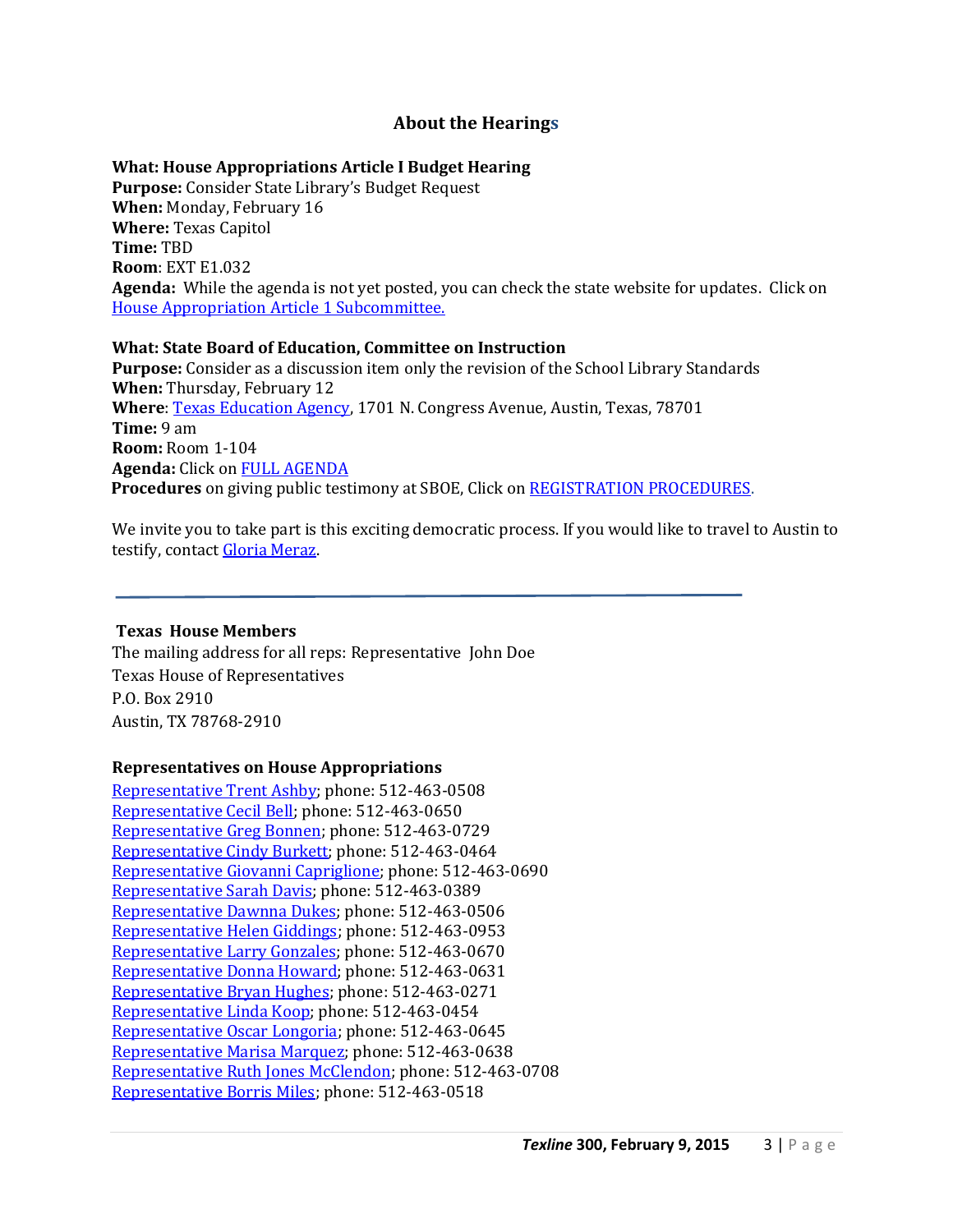[Representative Rick Miller;](mailto:Rick.Miller@house.state.tx.us) phone: 512-463-0710 [Representative Sergio Munoz;](mailto:Sergio.Munoz@house.state.tx.us) phone: 512-463-0704 [Representative John Otto;](mailto:John.Otto@house.state.tx.us) phone: 512-463-0570 (Chair) [Representative Dade Phelan;](mailto:Dade.Phelan@house.state.tx.us) phone: 512-463-0706 [Representative Four Price;](mailto:Four.Price@house.state.tx.us) phone: 512-463-0470 [Representative John Raney;](mailto:John.Raney@house.state.tx.us) phone: 512-463-0698 [Representative Justin Rodriguez;](mailto:Justin.Rodriguez@house.state.tx.us) phone: 512-463-0669 [Representative J.D. Sheffield;](mailto:J.D.Sheffield@house.state.tx.us) phone: 512-463-0628 [Representative Sylvester Turner;](mailto:Sylvester.Turner@house.state.tx.us) phone: 512-463-0554 (Vice-Chair) [Representative Gary VanDeaver;](mailto:Gary.VanDeaver@house.state.tx.us) phone: 512-463-0576 [Representative Armando Walle;](mailto:Armando.Walle@house.state.tx.us) phone: 512-463-0490

Everyone should contact: [Speaker Joe Straus](mailto:Joe.Straus@house.state.tx.us)

## <span id="page-3-0"></span>**House Budget Hearing Action Needed: Deliver the Message!**

We need all library advocates to contact their representatives and urge them to support libraries! This action is especially critical if your House Representative serves on the Appropriations Committee (see the list at the left). If your representative does not serve on the Committee, we still need you to contact your representative and ask him/her to work with colleagues on the Committee to support libraries.

While both the Senate version (SB 2) and House version (HB 1) of the Appropriations Bill fund the State Library's base budget request, neither chamber approved funding for the agency's request for additional funds for programs, including the two key library programs mentioned below. Securing appropriations for these requests is our mission!

The Message: **[Support the full budget and exceptional items requests of the Texas State](http://www.txla.org/sites/tla/files/Advocate/84th_Library_Budget_Issues.pdf)  [Library and Archives Commission](http://www.txla.org/sites/tla/files/Advocate/84th_Library_Budget_Issues.pdf) (Article I/General Government). We ask you to support the educational and workforce infrastructure in your district by supporting the following key library-related initiatives.**

**[Shared Digital Content](http://www.txla.org/sites/tla/files/Advocate/shareddigitalcontent%20flyer.pdf)**: \$6.4 million to build digital educational collections. Through TexShare (for public and college library users) & TexQuest (for K-12 public schools), libraries support education and economic development through shared digital content.

This program leverages the purchasing power of the state and reaps enormous savings. A conservative Return on Investment (ROI) for this service shows that, for every \$1 spent, taxpayers gain \$8 of valuable resources.

**[Funds for Libraries in Support of Workforce and Economic Development](http://www.txla.org/sites/tla/files/Advocate/workforce%20flyer.pdf)**: \$550,000 to train and help equip libraries of all types to support the Texas workforce. Libraries provide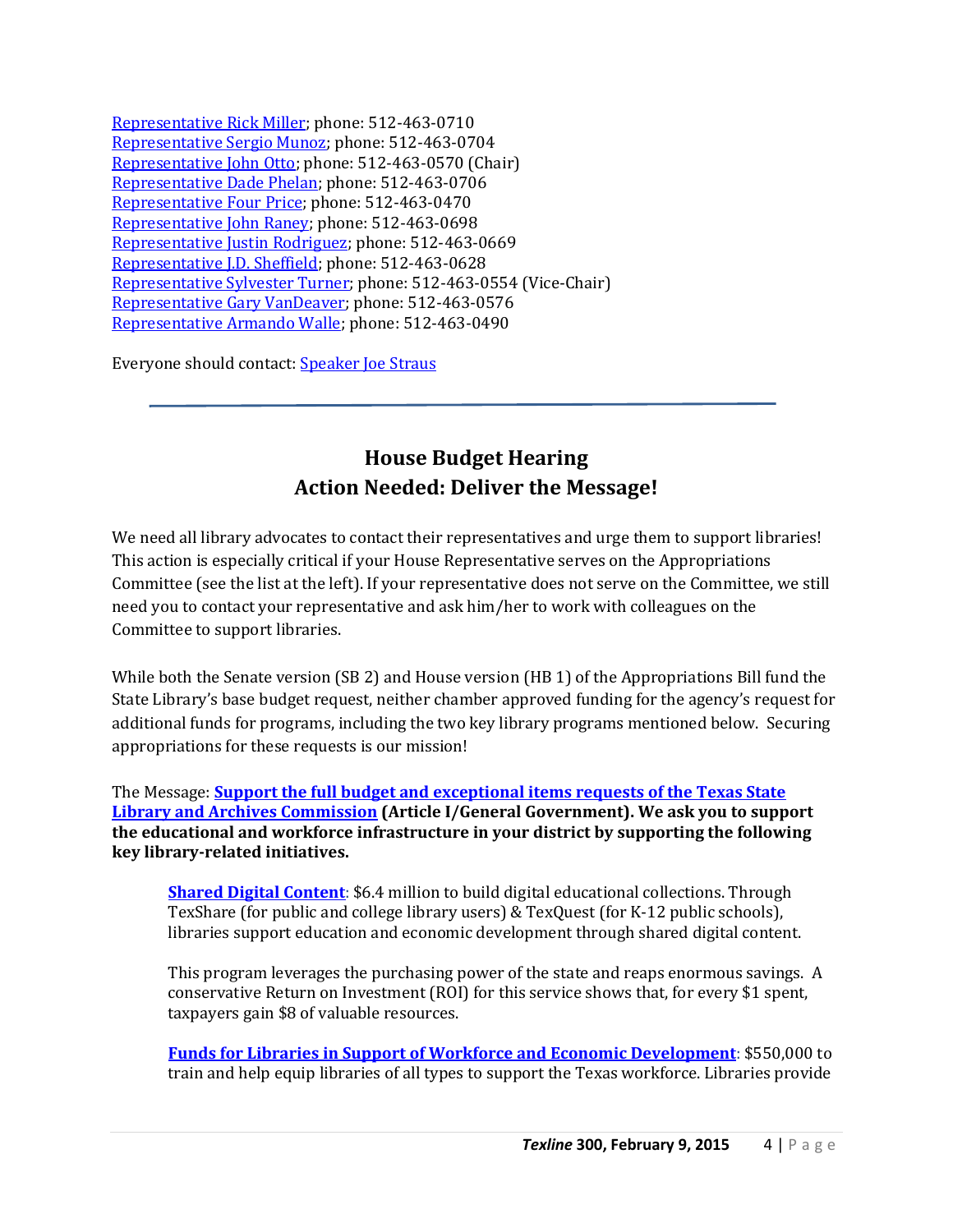a central path for meeting the state's priorities of establishing educational opportunities, creating a favorable environment for business, and increasing literacy.

Throughout the state, libraries and local Workforce Solutions offices are partnering to meet the demands for worker training programs. However, these efforts are only a fraction of the activity that could be undertaken. With additional training, the State Library can position many of the state's libraries to increase their programming and leverage resources and opportunities.

## **TAKE ACTION NOW!**

- A one-page handout on [TLA's Budget Priorities](http://www.txla.org/sites/tla/files/Advocate/84th_Library_Budget_Issues.pdf)
- $\triangleright$  A one-page handout on the funding request for [Shared Digital Content \(T](http://www.txla.org/sites/tla/files/Advocate/shareddigitalcontent%20flyer.pdf)exShare and TexQuest)
- $\triangleright$  A one-page on the funding request for [Workforce Development Training for Libraries](http://www.txla.org/sites/tla/files/Advocate/workforce%20flyer.pdf)
- $\triangleright$  Click on [TLA's Advocate!](http://www.txla.org/take-action) site for links to legislator look-up tools and other resources.
- $\triangleright$  See TLA's advocacy page for additional information on contacting legislators: <http://www.txla.org/advocacy-how-to>

Remember, if your representative does not serve on the House Appropriations Committee, you should **STILL CONTACT THEM** and ask them to work with their colleagues on the committee to ensure funding for library programs.

<span id="page-4-0"></span>To find out who represents you and how to contact them, go to: [Who Represents](#page-1-1) Me?

## **More on Contacting Elected Officials**

1) If you are calling the office:

- $\triangleright$  Ask to speak to the staff person working on Appropriations.
- $\triangleright$  When you get that person, introduce yourself, tell them you are a constituent, and tell them you are calling to ask for the legislator's support of library funding.
- $\triangleright$  Mention that the State Library's hearing is set for Monday, Feb. 16, and you want to speak to them on a couple of library requests: 1) Shared Digital Content (TexShare and TexQuest) and 2) funding for library workforce training.
- $\triangleright$  You can use the talking points provided here as you cover these issues briefly with the staffer.
- $\triangleright$  Ask if s/he has any questions and thank them. It's that easy!
- <span id="page-4-1"></span>2) To learn more about contacting legislative offices: [read the TLA Advocacy Primer.](http://www.txla.org/advocacy-how-to)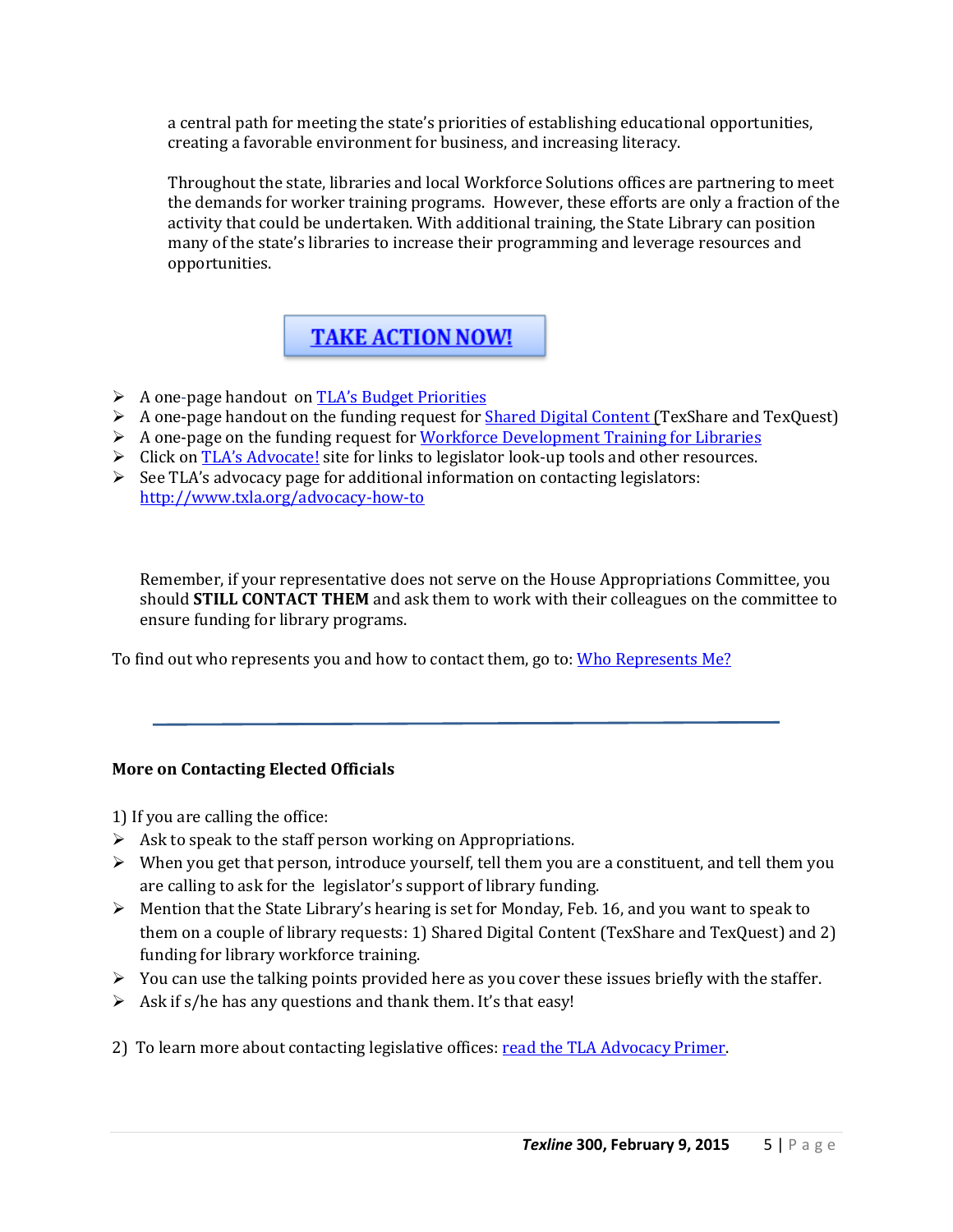# **CALL TO ACTION: School Library Standards**

The State Board of Education's (SBOE's) Committee on Instruction will meet on February 12, 2015 to discuss revising current school library standards. Representatives of the Texas State Library and Archives Commission will be present to discuss the standards and the need for revising them.

Library supporters are encouraged to contact their SBOE member to express support for updating the standards. This discussion is the first step in a hoped-for process for revising these guidelines. This agenda item is only a discussion item – no vote will be taken. However, it is a needed precursor to establishing a taskforce and process.

Click o[n FULL AGENDA](http://tea.texas.gov/About_TEA/Leadership/State_Board_of_Education/2015/February/February_2015_Committee_on_Instruction/) for additional details on the meeting. Below is the description of the item.

## **5[. Discussion of School Library Standards](http://tea.texas.gov/WorkArea/linkit.aspx?LinkIdentifier=id&ItemID=25769819778) (Click on link for background materials)**

This item provides an opportunity for the committee to discuss the upcoming review and revision of the *School Library Programs: Standards and Guidelines for Texas* in collaboration with the Texas State Library and Archives Commission (TSLAC). Statutory authority is the Texas Education Code (TEC), §33.021.

**The Message to Your SBOE Member:** The School Library Standards were last revised several years ago, and Texas students, teachers, education stakeholders, and librarians will benefit from updated standards reflective of quality school library programs today.

Thank you for your consideration of this issue and for undertaking the process of updating the School Library Standards with the Texas State Library and Archives Commission.

### **SBOE Members**

The general email address for SBOE issues is:<mailto:sboesupport@tea.texas.gov>

<span id="page-5-0"></span>**District 1**: [Martha M. Dominguez](mailto:sboesupport@tea.texas.gov) (El Paso) **District 2**: [Ruben Cortez, Jr.](mailto:sboesupport@tea.texas.gov) (Brownsville) **District 3**: Marisa B. Perez (San Antonio) **District 4**: Lawrence A. Allen, Jr. (Fresno) **District 5**: Ken Mercer (San Antonio) **District 6**: Donna Bahorich (Houston) **District 7:** David Bradley (Beaumont) **District 8**: Barbara Cargill, Chair (The Woodlands) **District 9**: Thomas Ratliff, Vice Chair (Mount Pleasant) **District 10**: Tom Maynard (Florence) **District 11**: Patricia Hardy (Fort Worth) **District 12**: Geraldine Miller (Dallas) **District 13**: Erika Beltran (Dallas) **District 14**: Sue Melton-Malone (Waco) **District 15**: Marty Rowley (Amarillo)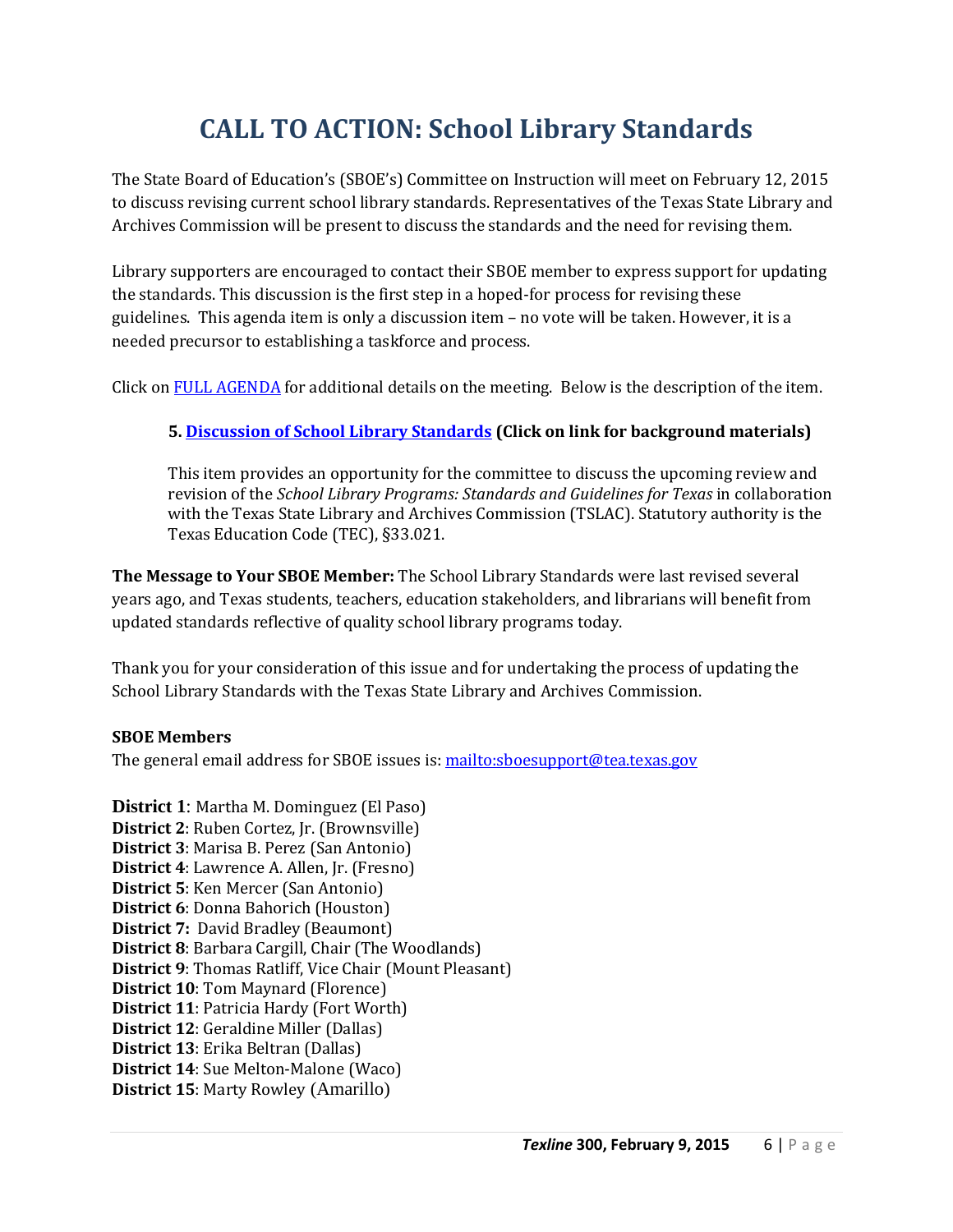## **Taking the Capitol by Storm: Libraries, Legislation, and Leadership (Ticketed)** 9 am - 5pm, Tuesday, April 14

With the 84th Legislature in full swing, join colleagues and experts as you study key library issues and become an articulate and knowledgeable advocate with decision-makers. The first half of the preconference is an intensive training and skill-building workshop.

The second half is an afternoon of actual visits with legislative offices coordinated through TLA. Participants will earn a badge of honor to wear throughout conference. Lunch will be provided.

## <span id="page-6-0"></span>**School Librarian Certification**

The State Board for Educator Certification (SBEC) will meet on March 6, 2015 in Austin. One of the items up for discussion is the certification of school librarians. SBEC members will review the various components of the certification requirements, including the critical element of two years of teaching experience.

TLA's Texas Association of School Librarians (TASL) has been hard at work drafting information for SBEC members. Additionally, TLA worked with SBEC in providing information and support as SBEC gathered school library representatives to discuss the criteria and make recommendations. A taskforce met in November and offered key points for consideration. The TASL and TLA position was conveyed to SBEC in a letter submitted by TASL leaders. See: [School Librarians are Teachers.](http://www.txla.org/sites/tla/files/Advocate/TASL%20SBECletter%201-8-15.pdf)

Agenda information for the March 6 meeting will be available at the [SBEC website](http://tea.texas.gov/About_TEA/Leadership/State_Board_for_Educator_Certification/SBEC_Meetings/State_Board_for_Educator_Certification_Meetings/) along with information on contacting members of the Board.



--------------------------------

## <span id="page-6-1"></span>**February 12, 2015 is VIRTUAL ACTION DAY!**

**Speak out for libraries**! Make Library Virtual Action Day your own. Be as creative as you want! The important thing is to deliver the message: **SUPPORT THE FUNDING REQUESTS FOR STATEWIDE LIBRARY PROGRAMS!** Take the time to contact your state senator and representative on this day. They must hear from you! Tell them about the incredible services your library provides.

Recruit friends to join the effort! Make a commitment to get others involved. Organize a letterwriting campaign, tweet-up, and other virtual campaigns and activities to get people talking about libraries. Have supporters create videos and send links to them to your elected officials. It is particularly important to have administrators, city or county officials, and parents contact elected officials on behalf of libraries and library users.

Please be sure to let TLA know of your activities by posting on our social media platforms. Help us help libraries statewide!